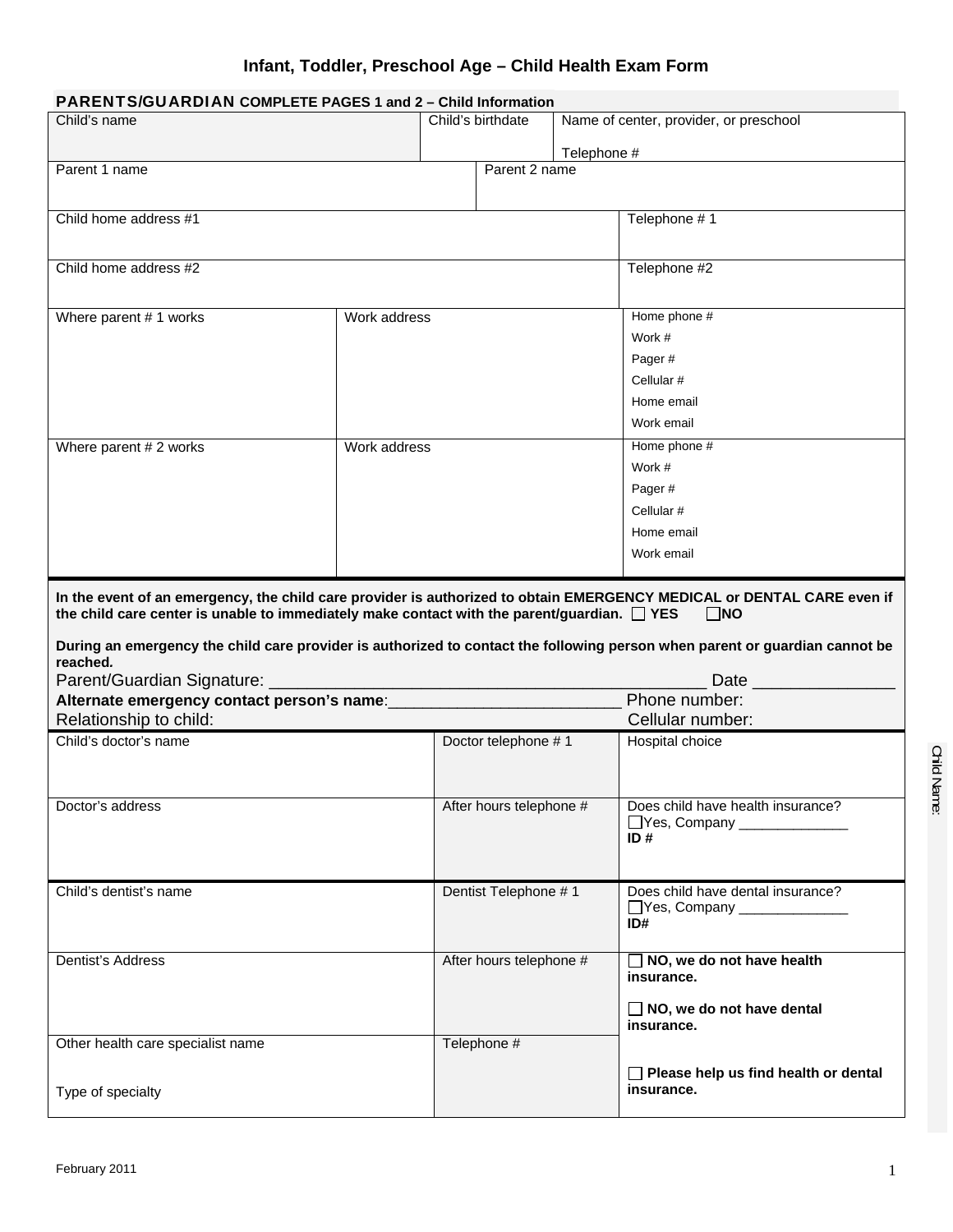# PARENTS COMPLETE THIS PAGE Child's Name:

**Parents:** Tell us about your child's health. Place an **X** in the box  $\boxtimes$  if the sentence applies to your child. Check *all* that apply to your child. This will help your doctor plan your child's physical exam.

## **Growth**

 $\Box$  I am concerned about my child's growth.

## **Appetite**

 $\Box$  I am concerned about my child's eating / feeding habits or appetite.

## **Rest** -

 $\Box$  I am concerned about the amount of sleep my child needs.

## **Illness/Surgery/Injury** - My child

 $\Box$  had a serious illness, injury, or surgery. *Please describe.*

**Physical Activity** - My child

 $\Box$  must restrict physical activity. *Please describe.*

## **Development and Learning**

 $\Box$  I am concerned about my child's behavior, development, or learning.

*Please describe*:

**Medication** - My child takes medication. List the name, time medication taken, and the reason medication prescribed.

**Body Health** - My child has problems with

 $\Box$  Skin, birthmarks, Mongolian spots, hair, fingernails or toenails.

Map and describe color/shape of skin markings birthmarks, scars, moles



 $\Box$  Eyes \ vision, glasses

- $\Box$  Ears \ hearing, hearing aides or device, earaches, tubes in ears
- Nose problems, nosebleeds, runny nose
- Mouth, teething, gums, tongue, sores in
- mouth or on lips, mouth-breathing, snoring
- $\Box$  Frequent sore throats or tonsillitis
- $\Box$  Breathing problems, asthma, cough, croup  $\Box$  Heart, heart murmur
- $\Box$  Stomach aches, upset stomach, colic, spitting up
- $\Box$  Using toilet, toilet training, urinating
- $\Box$  Bones, muscles, movement, pain with moving
- $\Box$  Mobility, uses assistive equipment
- Nervous system, headaches, seizures, or nervous habits (like twitches)
- Needs special equipment. *Please describe*:

**Allergies**-My child has allergies (medicine, food, dust, mold, pollen, insects, animals, etc.).

Please describe:

Parent questions or comments for the health care provider: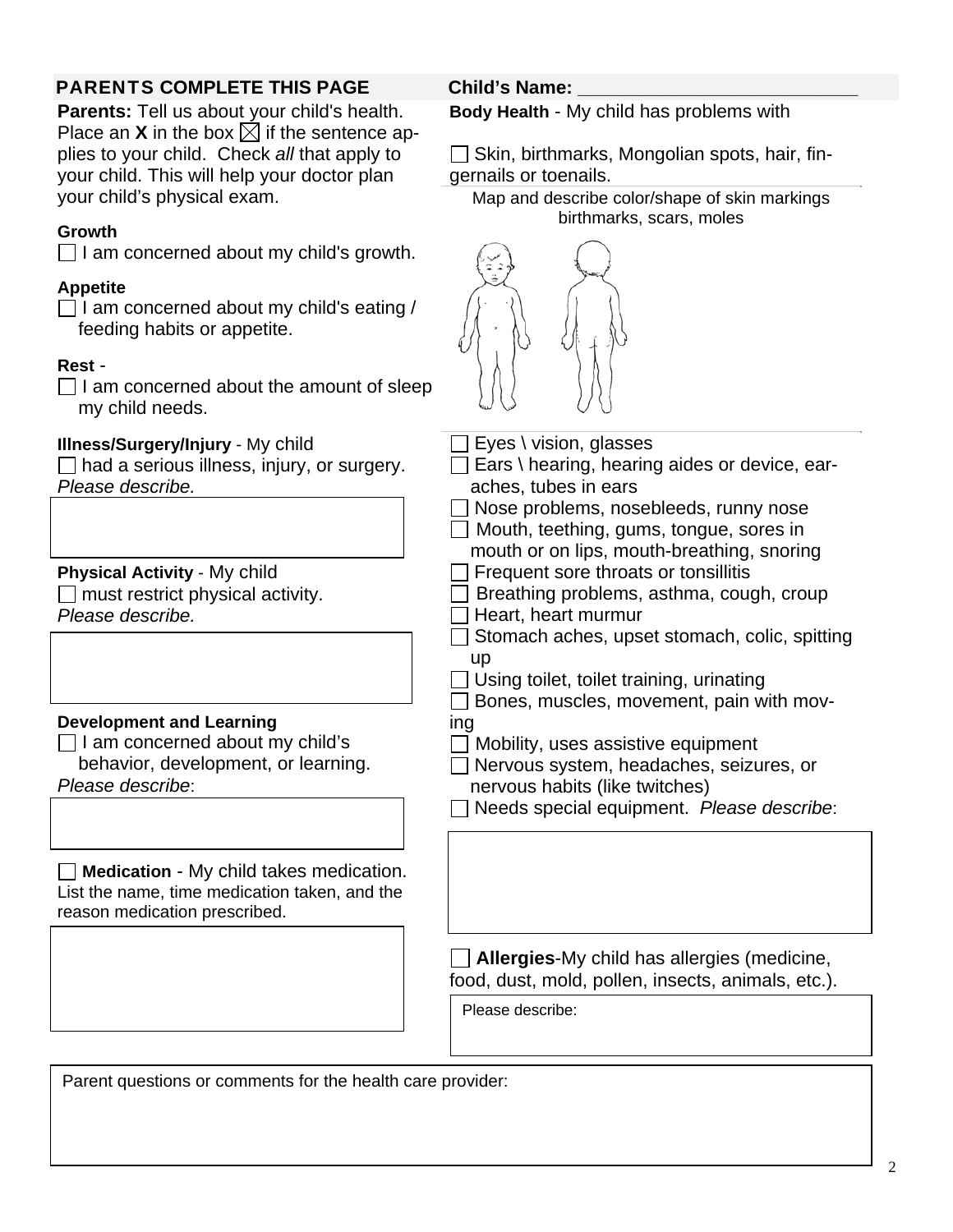#### **HEALTH PROFESSIONAL COMPLETE THIS PAGE**[1](#page-2-0)

|                                                                    | III FINUI LOOIUNAL CUMFLLIL IIIIO FAUL                         | Allei yles                                                                                                                                                                                                                     |
|--------------------------------------------------------------------|----------------------------------------------------------------|--------------------------------------------------------------------------------------------------------------------------------------------------------------------------------------------------------------------------------|
|                                                                    |                                                                | Environmental:                                                                                                                                                                                                                 |
| <b>Birthdate:</b>                                                  | Age today:                                                     | Medication:                                                                                                                                                                                                                    |
| Date of Exam:_____________                                         |                                                                | Food:                                                                                                                                                                                                                          |
| Height/Length:                                                     |                                                                | Insects:<br>Other:                                                                                                                                                                                                             |
|                                                                    |                                                                |                                                                                                                                                                                                                                |
| Weight:                                                            |                                                                | Immunization: May at                                                                                                                                                                                                           |
| Head Circumference-for children age 2 yr and under:                |                                                                | <b>Public Health Immunizati</b>                                                                                                                                                                                                |
| Blood Pressure-start @ age 3 yr:                                   |                                                                | DtaP/DTP/Td                                                                                                                                                                                                                    |
| Hgb or Hct-anytime between 6-9 mo:                                 |                                                                | <b>Hepatitis B</b>                                                                                                                                                                                                             |
| Blood Lead Level-start @ 12 mo:                                    |                                                                | <b>HIB</b>                                                                                                                                                                                                                     |
| <b>Sensory Screening:</b>                                          |                                                                | Polio<br>Influenza                                                                                                                                                                                                             |
| Vision: Right eye __________ Left eye __________                   |                                                                | TB testing (only for high-risl                                                                                                                                                                                                 |
| Hearing: Right ear ___________ Left ear _________                  |                                                                | <b>Medication: Health pro</b>                                                                                                                                                                                                  |
| Tympanometry (may attach results)                                  |                                                                | receive the following med                                                                                                                                                                                                      |
| Developmental Screening <sup>2</sup> :                             |                                                                | school:<br>(include ove                                                                                                                                                                                                        |
| Developmental screening results:                                   |                                                                | <b>Medication Name</b>                                                                                                                                                                                                         |
| Autism screening results:                                          |                                                                | Cough medication<br>$\Box$ Diaper crème:                                                                                                                                                                                       |
| Psychosocial/behavioral results                                    |                                                                | Fever or Pain reliever                                                                                                                                                                                                         |
|                                                                    |                                                                | Sunscreen:<br>Other                                                                                                                                                                                                            |
|                                                                    | <b>Exam Results:</b> ( $n = normal$ limits) otherwise describe |                                                                                                                                                                                                                                |
| <b>HEENT</b>                                                       |                                                                | Other Medication should be<br>in child care.                                                                                                                                                                                   |
| Oral/Teeth                                                         |                                                                | Referrals made:                                                                                                                                                                                                                |
|                                                                    | Oral Health/Dental Referral Made Today: Yes No                 | Referred to <b>hawk-i</b> t                                                                                                                                                                                                    |
| Heart                                                              |                                                                | Other: and the control of the control of the control of the control of the control of the control of the control of the control of the control of the control of the control of the control of the control of the control of t |
| Lungs                                                              |                                                                | <b>Health Provider Asse</b>                                                                                                                                                                                                    |
| Stomach/Abdomen                                                    |                                                                |                                                                                                                                                                                                                                |
| Genitalia                                                          |                                                                | $\Box$ The child may partic<br>propriate child care/pre                                                                                                                                                                        |
| Extremities, Joints, Muscles, Spine                                |                                                                | restrictions.                                                                                                                                                                                                                  |
| Skin, Lymph Nodes                                                  |                                                                | $\Box$ The child may parti                                                                                                                                                                                                     |
| Neurological                                                       |                                                                | propriate child care/pre<br>strictions:                                                                                                                                                                                        |
| Space is available on back page for detailed<br>care or preschool. | comments or instructions pertaining to enrollment at child     | $\mathbb N$                                                                                                                                                                                                                    |
|                                                                    |                                                                |                                                                                                                                                                                                                                |

<span id="page-2-0"></span> $1$  Iowa Child Care Regulations require an admission physical exam report within the previous year. Annually thereafter, a statement of health condition signed by an approved health care provider. The American Academy of Pediatrics has recommendations for frequency of childhood preventative pediatric health care (RE9939, March 2000) www.aap.org

<span id="page-2-1"></span> $^{2}$  Developmental screening procedures were expanded to include autism, developmental surveillance, and psychosocial/behavioral screening July 2009 by the Iowa EPSDT Medicaid program. Toll-free 800-383- 3826.

**Allergies**

| Environmental: |
|----------------|
| Medication:    |
| Food:          |
| nsects:        |
| Other:         |
|                |

**Itach a copy of Iowa Department of** on Certificate

| DtaP/DTP/Td | MMR          |
|-------------|--------------|
| Hepatitis B | Pneumococcal |
| HIB         | Varicella    |
| Polio       | Other        |
| Influenza   |              |

k child)

fessional authorizes the child may dications while at child care or pre $sr$ -the-counter and *prescribed*)

Dosage

| ledication Name         |
|-------------------------|
| Cough medication        |
| $\Box$ Diaper crème:    |
| Fever or Pain reliever: |
| Sunscreen:              |
| $\sqcap$ Other          |
|                         |

listed with written instructions for use

Referred to *hawk-i* today 1-800-257-8563 Other: \_\_\_\_\_\_\_\_\_\_\_\_\_\_\_\_\_\_\_\_\_\_\_\_\_\_\_\_\_\_\_\_\_

#### **Sament Statement:**

tipate in developmentally apeschool with *NO* health-related

cipate in developmentally apeschool with the following re-

May use stamp

**Signature \_\_\_\_\_\_\_\_\_\_\_\_\_\_\_\_\_\_\_\_\_\_\_\_\_\_\_\_\_\_\_\_\_\_\_\_ Circle the Provider Credential Type: MD DO PA ARNP**  Address: Telephone: